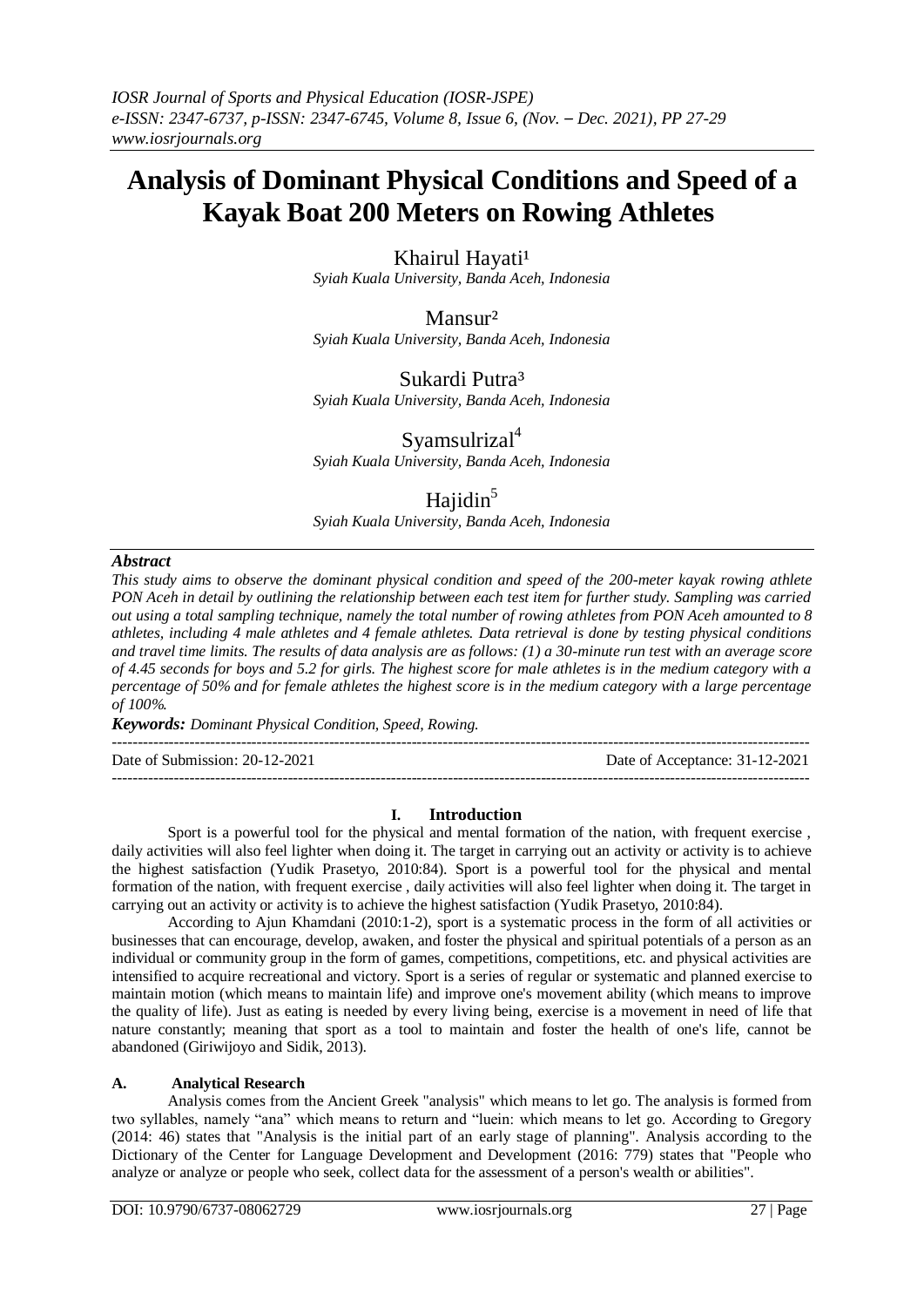#### **B. Components of Dominant Physical Condition in Rowing**

According to Sajoto, the dominant physical condition in rowing consists of strength, endurance, explosive power, speed, flexibility, balance, coordination, agility, accuracy and reaction (Sajoto, 1988: 57-59). Physical condition is a very important prerequisite. needed in an effort to improve the performance of dragon boat rowing athletes, it can be said as a basic need that cannot be postponed or negotiable besides the nutritional intake factor is also very influential.

#### **C. Understanding Rowing**

Rowing has been known since BC, but it wasn't until the 16th century that it was formalized as a form of sport. According to records, the Thames river in England often causes accidents because it is used as a means of traffic. Therefore, King Henry VIII issued a regulation, only rowers who have a permit to pass through the waters of the Thames. Since then, many people have wanted to appear to be good rowers. Then various competitions emerged to win the title of the best rower. Subsequently, this activity developed into a sport. Competitions began to mushroom. Around the century 19th, British students began to be interested in this sport, especially among Cambridge and Oxford who regularly held rowing competitions every year. Then came rowing associations around the world, such as Yale and Harvard in America.

#### **D. Basic Kayaking Techniques**

Safety in doing exercises on kayaks, swimming skills must be really mastered before athletes start using a kayak boat for the first time. In addition to the problem of balance, the first thing to learn is the movement / rotation of the paddle, the rotation of the paddle is done in the right and left directions.

#### **III. Research Procedure**

The research method is the way or the path taken to achieve the research objectives is to reveal, describe and conclude the results of problem solving in a certain way in accordance with research procedures. In accordance with the aims and objectives of this study, namely to find out and analyze the speed or travel time obtained by Aceh PON athletes in 2020 which will be carried out in 2021.

The type of research used in this research is descriptive research with a quantitative approach, Sudjana (2009:26) suggests "Descriptive research is intended to raise facts, circumstances, phenomena that occur at the present time". While the approach used for research results is an evaluation approach as described by Arikunto (2010: 3) who states "Research is intended to investigate the circumstances, conditions, or other things that have been mentioned, the results of which are presented in the form of a research report.

Research design is a design to answer matters related to research. Arikunto (2006:41) explains: "a design made by researchers, as a square off activities to be carried out". In preparing the research design includes the following topics:

- 1. Determine the research method
- 2. Determining the population and research sample
- 3. Determine the research instrument
- 4. Collect data, and
- 5. Analyze according to its purpose and nature.
- 6. The research design can be described as follows:



The study was conducted in July 2021 by conducting direct research on PON Rowing Athletes

#### **IV. Research Result**

The research data obtained from the results of tests carried out on rowing athletes PON Aceh in 2020 is in the form of quantitative data. the data is tabulated into a table.

|  | Table 1. Raw data on the results of the Aceh PON 2021 rowing athlete research in male athletes. |
|--|-------------------------------------------------------------------------------------------------|
|  |                                                                                                 |

|                |             | <b>Results</b>             |                  |                 |                  |               |                                |  |  |  |  |
|----------------|-------------|----------------------------|------------------|-----------------|------------------|---------------|--------------------------------|--|--|--|--|
|                |             |                            | grip             | grip            | <b>Standing</b>  |               |                                |  |  |  |  |
| N <sub>0</sub> | <b>Name</b> | <b>30 Meter</b>            | <b>Strength</b>  | <b>Strength</b> | <b>Board</b>     | <b>Run 15</b> |                                |  |  |  |  |
|                |             | <b>Run</b>                 | Right            | Left            | <b>Jump</b>      | <b>Minute</b> | <b>Paddle Speed 200 meters</b> |  |  |  |  |
|                |             | $(\mathbf{X}_{\text{-}1})$ | $(\mathbf{X}_2)$ | $(X_3)$         | $(\mathbf{X}_4)$ | $(X_5)$       |                                |  |  |  |  |